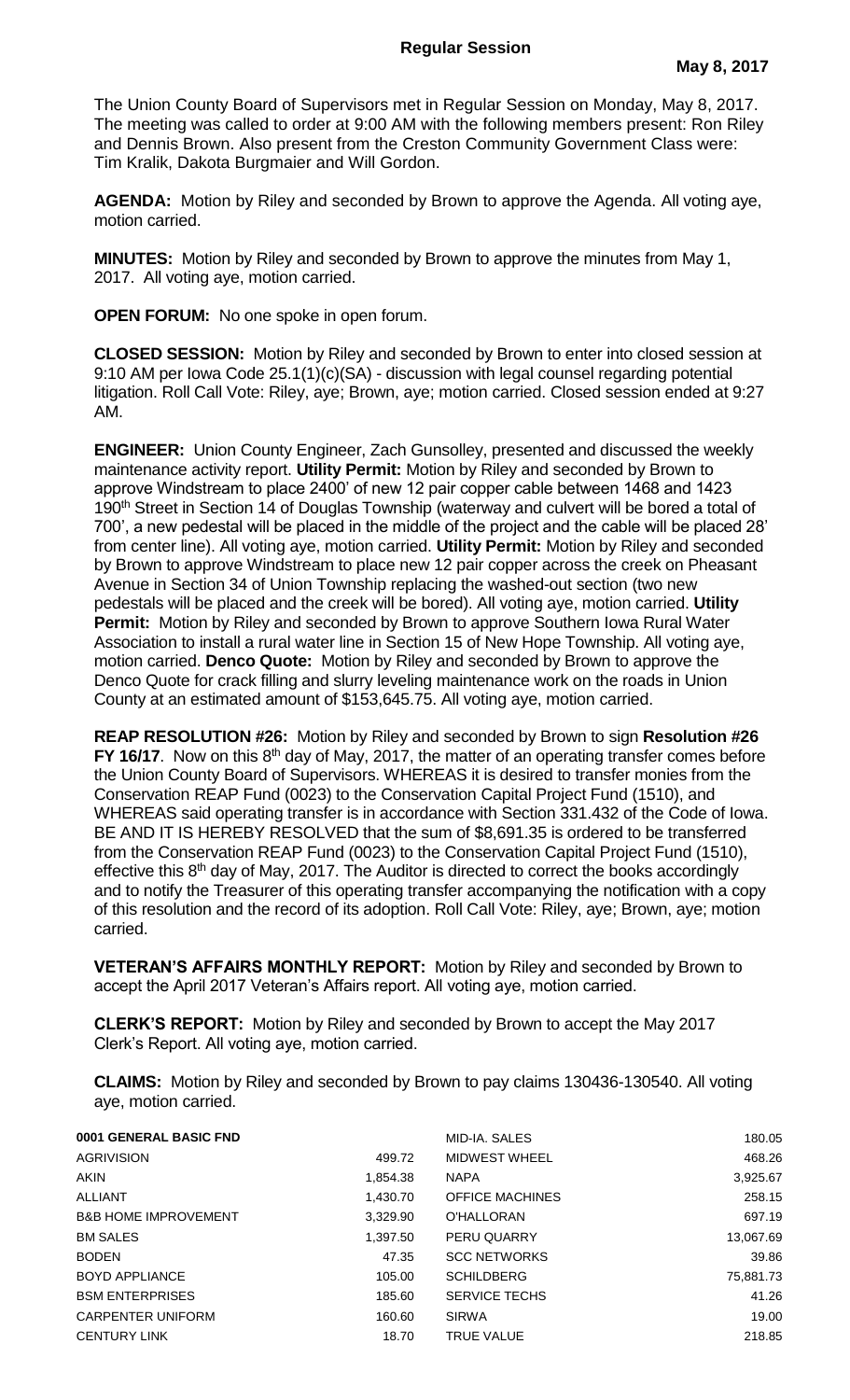| <b>CONDUENT BUSINESS</b>             | 1,150.00  | UNITED FARMERS COOP                    | 841.12     |
|--------------------------------------|-----------|----------------------------------------|------------|
|                                      |           |                                        |            |
| <b>CRESTON FARM &amp; HOME</b>       | 241.09    | WALMART                                | 59.88      |
| <b>CRESTON MUNICIPAL UTILITIES</b>   | 100.87    | <b>ZIEGLER</b>                         | 1,425.03   |
| <b>CRESTON PUBLISHING</b>            | 587.33    | 0020 SECNDRY ROAD FND TTL:             | 107,972.49 |
| <b>CULLIGAN</b>                      | 110.00    |                                        |            |
| <b>FARMERS ELECTRIC</b>              | 1,233.41  | <b>1510 CAPITAL PROJECTS FND</b>       |            |
| <b>FASTENAL</b>                      | 30.74     | AKIN                                   | 7,774.26   |
| <b>FLAHERTY</b>                      | 4,739.00  | PLUMB SUPPLY                           | 917.09     |
| <b>GREEN VALLEY PEST</b>             | 57.00     | <b>1510 CPITL PROJCTS FND TTL:</b>     | 8,691.35   |
| <b>HANSEN</b>                        | 144.00    |                                        |            |
| <b>HAWKS</b>                         | 72.00     | <b>2000 DEBT SERVICE FND</b>           |            |
| <b>HEARTLAND TIRE</b>                | 68.56     | <b>BANKERS TRUST</b>                   | 293,893.43 |
| <b>ICUBE</b>                         | 200.00    | 2000 DEBT SERVICE FND TTL:             | 293,893.43 |
| <b>JIM'S SANITATION</b>              | 315.00    |                                        |            |
| <b>KRANTZ PLUMBING &amp; HEATING</b> | 296.41    | 2010 CO-OP URBN RNWL DEBT              |            |
| <b>LYNAM LAWN CARE</b>               | 2,107.96  | <b>BANKERS TRUST</b>                   | 249,434.07 |
| <b>MAIL SERVICES</b>                 | 472.79    | 2010 CO-OP URBN RNWL DEBT TTL:         | 249,434.07 |
| MC/ISSB                              | 456.49    |                                        |            |
|                                      |           |                                        |            |
| <b>MATURA</b>                        | 5,460.00  | 2020 CO. DEBT FND                      |            |
| <b>NAPA</b>                          | 8.59      | <b>BANKERS TRUST</b>                   | 675,153.75 |
| <b>OFFICE MACHINES</b>               | 197.88    | 2020 CO. DEBT FND TTL:                 | 675,153.75 |
| <b>OWENS-KING</b>                    | 121.50    |                                        |            |
| PARKER REPORTING                     | 41.60     | <b>4000 EMERGENCY MANAGEMENT FND</b>   |            |
| PITNEY BOWES                         | 2,000.00  | <b>AKIN</b>                            | 10,789.03  |
| <b>PJGREUFE &amp; ASSOC</b>          | 1,500.00  | <b>CRESTON MUNICIPAL UTILITIES</b>     | 59.81      |
| POKORNY BP                           | 119.27    | <b>MEDIACOM</b>                        | 142.29     |
| <b>PROVOST</b>                       | 197.36    | <b>STEWART</b>                         | 225.00     |
| RINGGOLD CO. EMS                     | 75.00     | <b>VICKER PROGRAMMING</b>              | 167.99     |
| <b>SIDDENS</b>                       | 25.00     | VISA/ISSB                              | 177.55     |
| <b>SIRWA</b>                         | 319.16    | <b>4000 EMRGNCY MNAGEMENT FND TTL:</b> | 11,561.67  |
| <b>SUPREME CLEANERS</b>              | 185.75    |                                        |            |
| <b>THATCHER</b>                      | 72.00     | <b>4003 EMPOWERMENT</b>                |            |
| <b>TRUE VALUE</b>                    | 27.60     | <b>HEARTS AND HUGS DAYCARE</b>         | 960.00     |
| UNION CO. ENGINEER                   | 431.13    | <b>SICKELS</b>                         | 4,071.05   |
| UNITED FARMERS COOP                  | 870.70    | <b>4003 EMPOWERMENT TTL:</b>           | 5,031.05   |
| US CELLULAR                          | 250.55    |                                        |            |
| VISA/ISSB                            |           | <b>4004 LAW ENFORCEMENT CENTER</b>     |            |
|                                      | 10.44     |                                        |            |
| <b>WINDSTREAM</b>                    | 291.02    | <b>ALLIANT</b>                         | 1,696.77   |
| 0001 GENERAL BASIC FND TTL:          | 33,616.65 | <b>BM SALES</b>                        | 266.00     |
|                                      |           | <b>COUNSEL OFFICE</b>                  | 203.91     |
| 0002 GEN SUPPLEMENTAL                |           | <b>CRESTON PUBLISHING</b>              | 37.55      |
| <b>ACCESS</b>                        | 306.35    | <b>GREEN VALLEY PEST</b>               | 36.00      |
| <b>ISACA TREAS</b>                   | 175.00    | <b>HANSEN'S M &amp; M</b>              | 38.50      |
| <b>SHEAKLEY</b>                      | 518.11    | MC/ISSB                                | 85.42      |
| 0002 GEN SUPPLEMENTAL TTL:           | 999.46    | <b>O'KEEFE ELEVATOR</b>                | 286.04     |
|                                      |           | <b>TYLER INSURANCE</b>                 | 731.00     |
| 0011 RURAL SERVICES BASIC            |           | UNION CO. AUDITOR                      | 69.00      |
| <b>AGRIVISION</b>                    | 244.80    | <b>WINDSTREAM</b>                      | 809.85     |
| <b>GRAINGER</b>                      | 77.28     | <b>4004 LAW ENFRCMNT CNTR TTL:</b>     | 4,260.04   |
| <b>GRMC</b>                          | 2,227.17  |                                        |            |
| <b>HUSBAND</b>                       | 88.65     | <b>4150 SOUTHERN HILLS REGION</b>      |            |
| <b>MATHES SEED</b>                   | 1,231.15  | <b>CROSSROADS MENTAL HLTH</b>          | 347.65     |
| <b>OFFICE MACHINES</b>               | 44.26     | <b>GREATER REGIONL MDICAL CNTR</b>     | 5,193.55   |
| UNION CO. ENGINEER                   | 360.00    | <b>INNOVATIVE INDUSTRIES</b>           | 6,722.99   |
| <b>WASTE MGMT</b>                    | 695.37    | <b>NEW HORIZONS</b>                    | 1,698.50   |
| <b>WATER GRID</b>                    | 2,500.00  | <b>4150 SOUTHRN HILLS RGION TTL:</b>   | 13,962.69  |
| 0011 RURAL SERVICES BASIC TTL:       | 7,468.68  |                                        |            |
|                                      |           | <b>4960 SANITARY LANDFILL</b>          |            |
| 0020 SECONDARY ROAD FND              |           | <b>AGRIVISION</b>                      | 66.69      |
| <b>ACCESS</b>                        | 165.00    | <b>ALLIANT</b>                         |            |
|                                      |           |                                        | 1,000.00   |
| <b>ADAIR CO. ENGINEER</b>            | 2,717.34  | <b>AUDITOR OF STATE</b>                | 5,785.00   |
| <b>AKIN</b>                          | 58.76     | <b>BARKER LEMAR &amp; ASSOC</b>        | 7,128.25   |
| <b>ALLIANT</b>                       | 945.80    | <b>BUTTERFIELD</b>                     | 2,210.08   |
| <b>BAUER BUILT TIRE</b>              | 643.20    | <b>CRESTON PUBLISHING</b>              | 25.48      |
| CALHOUN-BURNS & ASSOC                | 2,234.20  | <b>GRP &amp; ASSOC</b>                 | 167.00     |
| CINITAS FIDST AID                    | 123.04    | HICIIC                                 | 47 072 OO  |

| <b>CONDUENT BUSINESS</b>             | 1,150.00  | UNITED FARMERS COOP                                | 841.12     |
|--------------------------------------|-----------|----------------------------------------------------|------------|
| <b>CRESTON FARM &amp; HOME</b>       | 241.09    | WALMART                                            | 59.88      |
| <b>CRESTON MUNICIPAL UTILITIES</b>   | 100.87    | <b>ZIEGLER</b>                                     | 1,425.03   |
| <b>CRESTON PUBLISHING</b>            | 587.33    | 0020 SECNDRY ROAD FND TTL:                         | 107,972.49 |
| <b>CULLIGAN</b>                      | 110.00    |                                                    |            |
| <b>FARMERS ELECTRIC</b>              | 1,233.41  | <b>1510 CAPITAL PROJECTS FND</b>                   |            |
| <b>FASTENAL</b>                      | 30.74     | AKIN                                               | 7,774.26   |
| <b>FLAHERTY</b>                      | 4,739.00  | PLUMB SUPPLY                                       | 917.09     |
| <b>GREEN VALLEY PEST</b>             | 57.00     | <b>1510 CPITL PROJCTS FND TTL:</b>                 | 8,691.35   |
| <b>HANSEN</b>                        | 144.00    |                                                    |            |
| <b>HAWKS</b>                         | 72.00     | <b>2000 DEBT SERVICE FND</b>                       |            |
| <b>HEARTLAND TIRE</b>                | 68.56     | <b>BANKERS TRUST</b>                               | 293,893.43 |
| <b>ICUBE</b>                         | 200.00    | 2000 DEBT SERVICE FND TTL:                         | 293,893.43 |
| <b>JIM'S SANITATION</b>              | 315.00    |                                                    |            |
| <b>KRANTZ PLUMBING &amp; HEATING</b> | 296.41    | 2010 CO-OP URBN RNWL DEBT                          |            |
| LYNAM LAWN CARE                      | 2,107.96  | <b>BANKERS TRUST</b>                               | 249,434.07 |
| <b>MAIL SERVICES</b>                 | 472.79    | 2010 CO-OP URBN RNWL DEBT TTL:                     | 249,434.07 |
| MC/ISSB                              | 456.49    |                                                    |            |
| <b>MATURA</b>                        | 5,460.00  | 2020 CO. DEBT FND                                  |            |
| <b>NAPA</b>                          | 8.59      | <b>BANKERS TRUST</b>                               | 675,153.75 |
| <b>OFFICE MACHINES</b>               | 197.88    | 2020 CO. DEBT FND TTL:                             | 675,153.75 |
| <b>OWENS-KING</b>                    | 121.50    |                                                    |            |
| <b>PARKER REPORTING</b>              | 41.60     | <b>4000 EMERGENCY MANAGEMENT FND</b>               |            |
| PITNEY BOWES                         | 2,000.00  | <b>AKIN</b>                                        | 10,789.03  |
| PJGREUFE & ASSOC                     | 1,500.00  | <b>CRESTON MUNICIPAL UTILITIES</b>                 | 59.81      |
| POKORNY BP                           | 119.27    | <b>MEDIACOM</b>                                    | 142.29     |
| <b>PROVOST</b>                       | 197.36    | <b>STEWART</b>                                     | 225.00     |
| RINGGOLD CO. EMS                     | 75.00     | <b>VICKER PROGRAMMING</b>                          | 167.99     |
| <b>SIDDENS</b>                       | 25.00     | VISA/ISSB                                          | 177.55     |
| <b>SIRWA</b>                         | 319.16    | <b>4000 EMRGNCY MNAGEMENT FND TTL:</b>             | 11,561.67  |
| SUPREME CLEANERS                     | 185.75    |                                                    |            |
| <b>THATCHER</b>                      | 72.00     | <b>4003 EMPOWERMENT</b>                            |            |
| <b>TRUE VALUE</b>                    | 27.60     | <b>HEARTS AND HUGS DAYCARE</b>                     | 960.00     |
| UNION CO. ENGINEER                   | 431.13    | <b>SICKELS</b>                                     | 4,071.05   |
| UNITED FARMERS COOP                  | 870.70    | <b>4003 EMPOWERMENT TTL:</b>                       | 5,031.05   |
| <b>US CELLULAR</b>                   | 250.55    |                                                    |            |
| VISA/ISSB                            |           | <b>4004 LAW ENFORCEMENT CENTER</b>                 |            |
| <b>WINDSTREAM</b>                    | 10.44     |                                                    |            |
|                                      | 291.02    | ALLIANT                                            | 1,696.77   |
| 0001 GENERAL BASIC FND TTL:          | 33,616.65 | <b>BM SALES</b>                                    | 266.00     |
|                                      |           | <b>COUNSEL OFFICE</b>                              | 203.91     |
| 0002 GEN SUPPLEMENTAL                |           | <b>CRESTON PUBLISHING</b>                          | 37.55      |
| <b>ACCESS</b>                        | 306.35    | <b>GREEN VALLEY PEST</b>                           | 36.00      |
| <b>ISACA TREAS</b>                   | 175.00    | HANSEN'S M & M                                     | 38.50      |
| <b>SHEAKLEY</b>                      | 518.11    | MC/ISSB                                            | 85.42      |
| 0002 GEN SUPPLEMENTAL TTL:           | 999.46    | O'KEEFE ELEVATOR                                   | 286.04     |
|                                      |           | <b>TYLER INSURANCE</b>                             | 731.00     |
| 0011 RURAL SERVICES BASIC            |           | UNION CO. AUDITOR                                  | 69.00      |
| <b>AGRIVISION</b>                    | 244.80    | WINDSTREAM                                         | 809.85     |
| <b>GRAINGER</b>                      | 77.28     | <b>4004 LAW ENFRCMNT CNTR TTL:</b>                 | 4,260.04   |
| <b>GRMC</b>                          | 2,227.17  |                                                    |            |
| <b>HUSBAND</b>                       | 88.65     | <b>4150 SOUTHERN HILLS REGION</b>                  |            |
| <b>MATHES SEED</b>                   | 1,231.15  | CROSSROADS MENTAL HLTH                             | 347.65     |
| <b>OFFICE MACHINES</b>               | 44.26     | <b>GREATER REGIONL MDICAL CNTR</b>                 | 5,193.55   |
| UNION CO. ENGINEER                   | 360.00    | <b>INNOVATIVE INDUSTRIES</b>                       | 6,722.99   |
| <b>WASTE MGMT</b>                    | 695.37    | <b>NEW HORIZONS</b>                                | 1,698.50   |
| <b>WATER GRID</b>                    | 2,500.00  | <b>4150 SOUTHRN HILLS RGION TTL:</b>               | 13,962.69  |
| 0011 RURAL SERVICES BASIC TTL:       | 7,468.68  |                                                    |            |
| 0020 SECONDARY ROAD FND              |           | <b>4960 SANITARY LANDFILL</b><br><b>AGRIVISION</b> | 66.69      |
| <b>ACCESS</b>                        | 165.00    | ALLIANT                                            | 1,000.00   |
| <b>ADAIR CO. ENGINEER</b>            | 2,717.34  | AUDITOR OF STATE                                   | 5,785.00   |
|                                      |           |                                                    |            |
| <b>AKIN</b>                          | 58.76     | <b>BARKER LEMAR &amp; ASSOC</b>                    | 7,128.25   |
| <b>ALLIANT</b>                       | 945.80    | <b>BUTTERFIELD</b>                                 | 2,210.08   |
| <b>BAUER BUILT TIRE</b>              | 643.20    | <b>CRESTON PUBLISHING</b>                          | 25.48      |
| CALHOUN-BURNS & ASSOC                | 2,234.20  | GRP & ASSOC                                        | 167.00     |
| <b>CINTAS FIRST AID</b>              | 123.94    | HJC, LLC                                           | 47,873.90  |